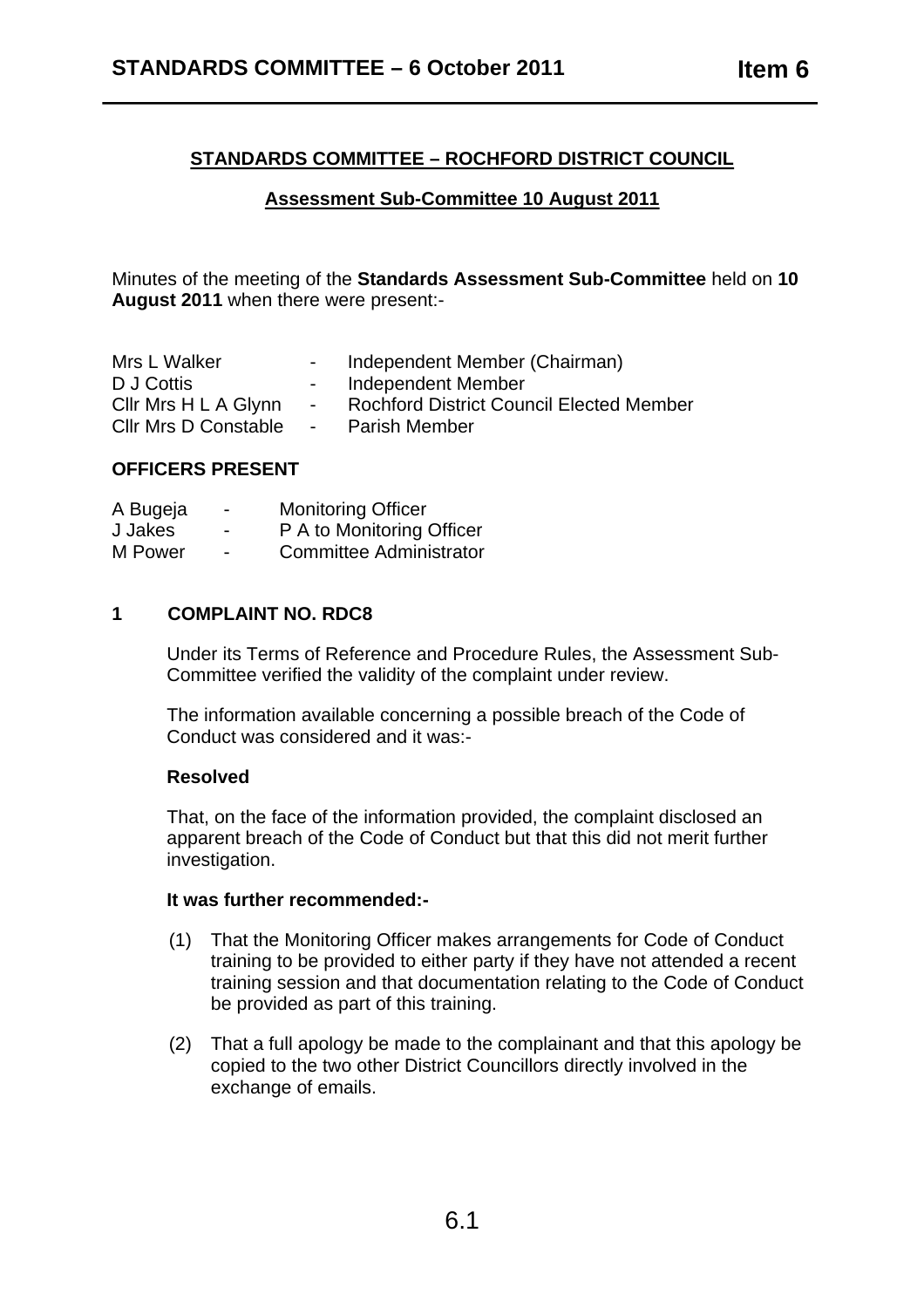The meeting commenced at 10.00 am and closed at 11.30 am.

If you would like these minutes in large print, Braille or another language please contact 01702 318111.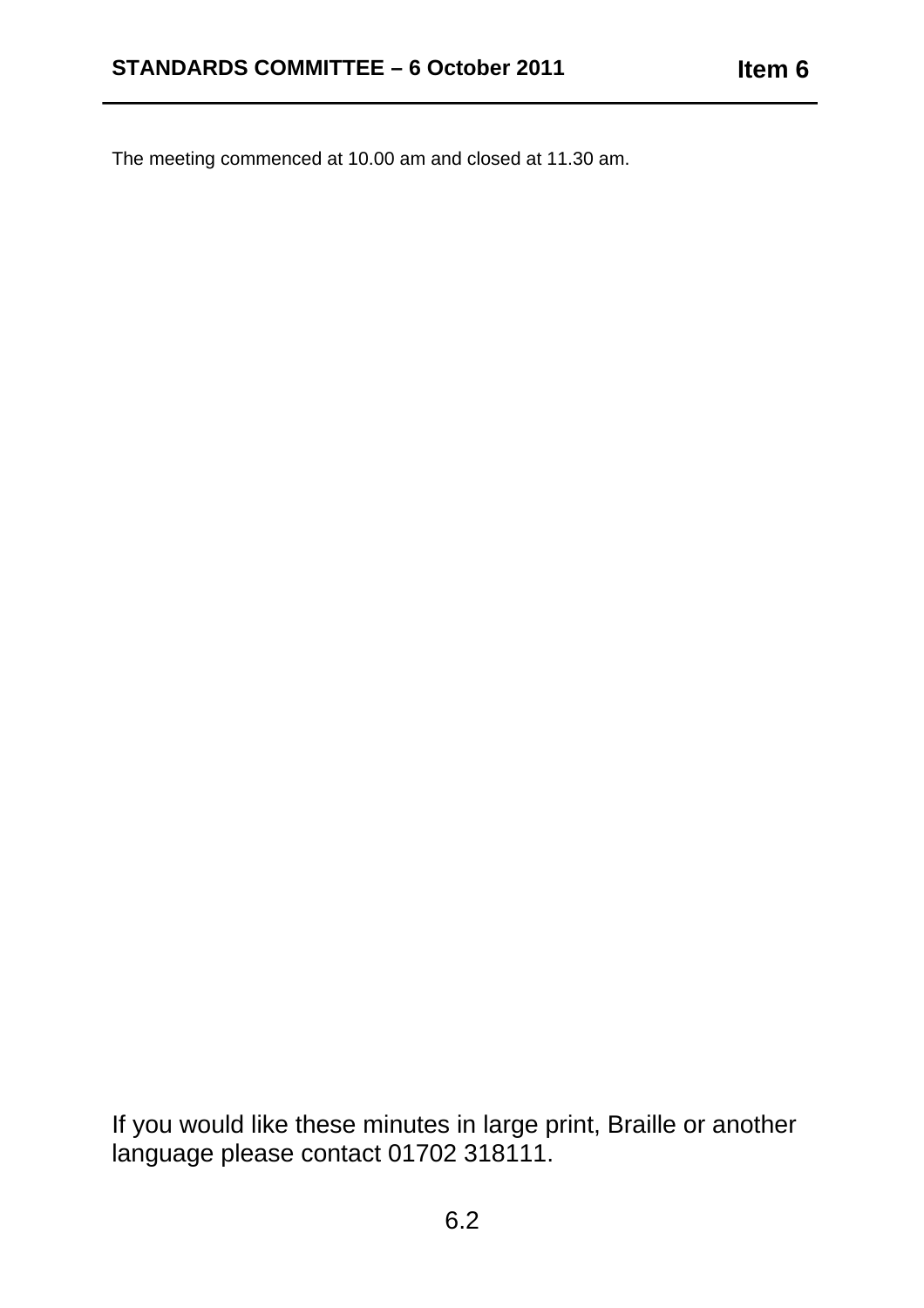# **STANDARDS COMMITTEE – ROCHFORD DISTRICT COUNCIL**

## **Assessment Sub-Committee 21 September 2011**

Minutes of the meeting of the **Standards Assessment Sub-Committee** held on **21 September 2011** when there were present:-

| M G Drage            |                      | Independent Member (Chairman)                   |
|----------------------|----------------------|-------------------------------------------------|
| C I Black            |                      | <b>Rochford District Council Elected Member</b> |
| Cllr Mrs H L A Glynn | $\sim$ 100 $\mu$     | <b>Rochford District Council Elected Member</b> |
| Cllr Mrs D Constable | $\sim 100$ m $^{-1}$ | <b>Parish Member</b>                            |

## **OFFICERS PRESENT**

| A Bugeja | $\blacksquare$ | <b>Monitoring Officer</b>      |
|----------|----------------|--------------------------------|
| J Jakes  | $\blacksquare$ | P A to Monitoring Officer      |
| M Power  | $\blacksquare$ | <b>Committee Administrator</b> |

#### **1 COMPLAINT NO. SC0010**

Under its Terms of Reference and Procedure Rules, the Assessment Sub-Committee verified the validity of the complaint under review.

The information available concerning a possible breach of the Code of Conduct was considered.

The Sub-Committee concluded that sufficient information had not been submitted by the Complainants to satisfy it that the complaint should be referred for investigation and accordingly no action should be taken unless further information was received.

Review of the complaint, however, did give rise to concerns by the Sub-Committee around the way in which the Parish Council in question conducted its meetings, and the Monitoring Officer was asked to notify the Parish Clerk of these concerns and its suggestion that training on Chairmanship and meeting procedures would be advisable.

### **Resolved**

That no action be taken unless further information was received.

### **It was further recommended:-**

That the Monitoring Officer notifies the Parish Clerk of the Sub-Committee's concerns regarding Chairmanship and meeting procedure and the advisability of addressing these matters through appropriate training.